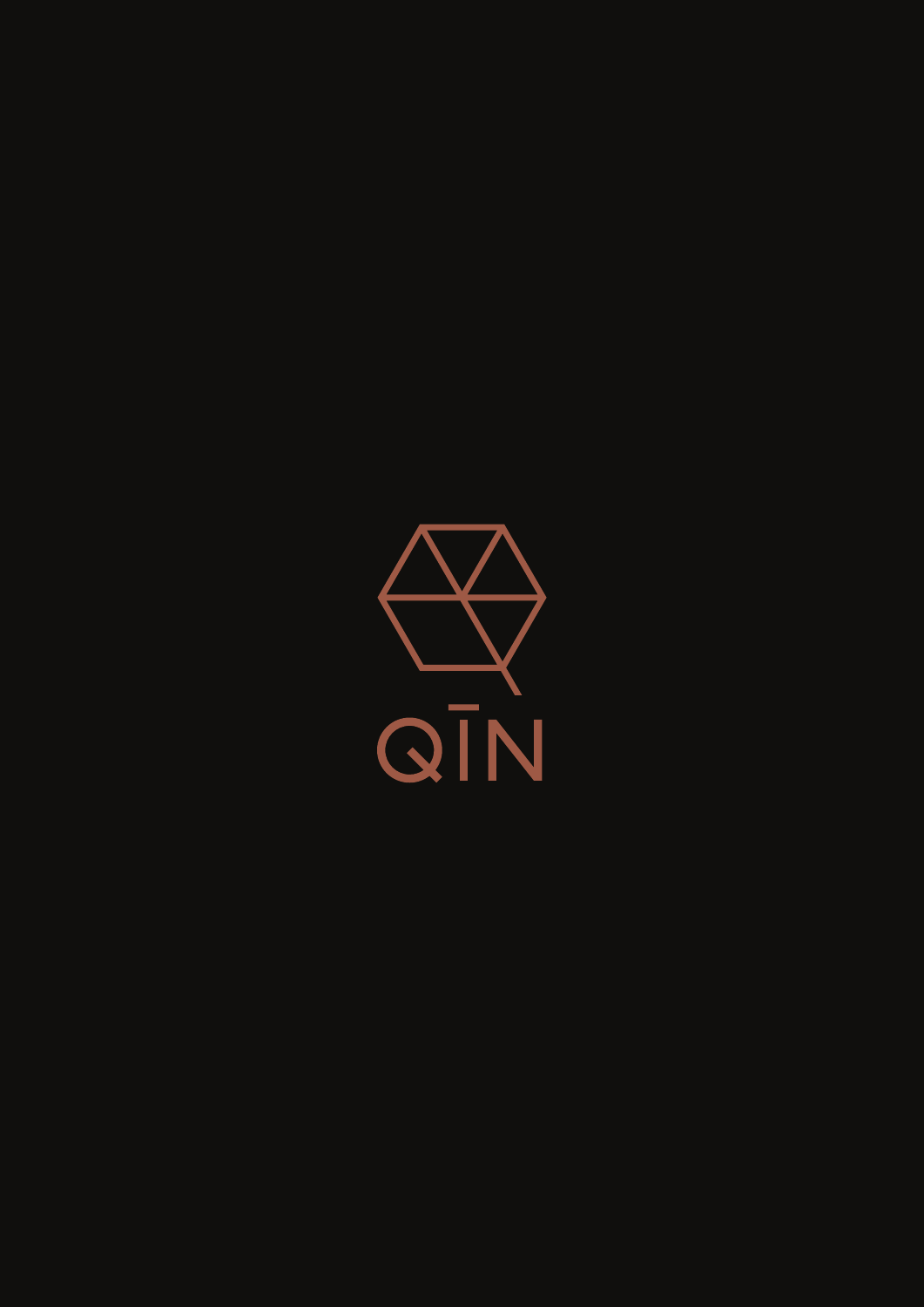# **Welcome to**

Sit back and let us take you through a culinary adventure that evokes nostalgia.

Let's lift the curtains to your gastronomic expedition with piquant flavours that beckons to be indulged. These delightful appetisers serve as a perfect OPENING.

Enter PRELUDE as we bring you especial creations that coax you into a state of complete euphoria. Have some Mushroom Tea, or if you like, fresh Chilled Chilli Crab; these are best for sharing.

Step right up and take your path of JOURNEY. No matter the choice of route, these delicacies are sure to hit home. From our grill selections, to Sang Mein and Hainan Chicken, No Rice Please; we take pride in serving only the finest to you. After all, we are a family.

Look around you and stroll to the last chapter - FINALE. Round up your reminiscing visit with evocative desserts such as Textures of Milo and Rose Love Letter.

Thank you for visiting.. and WELCOME HOME.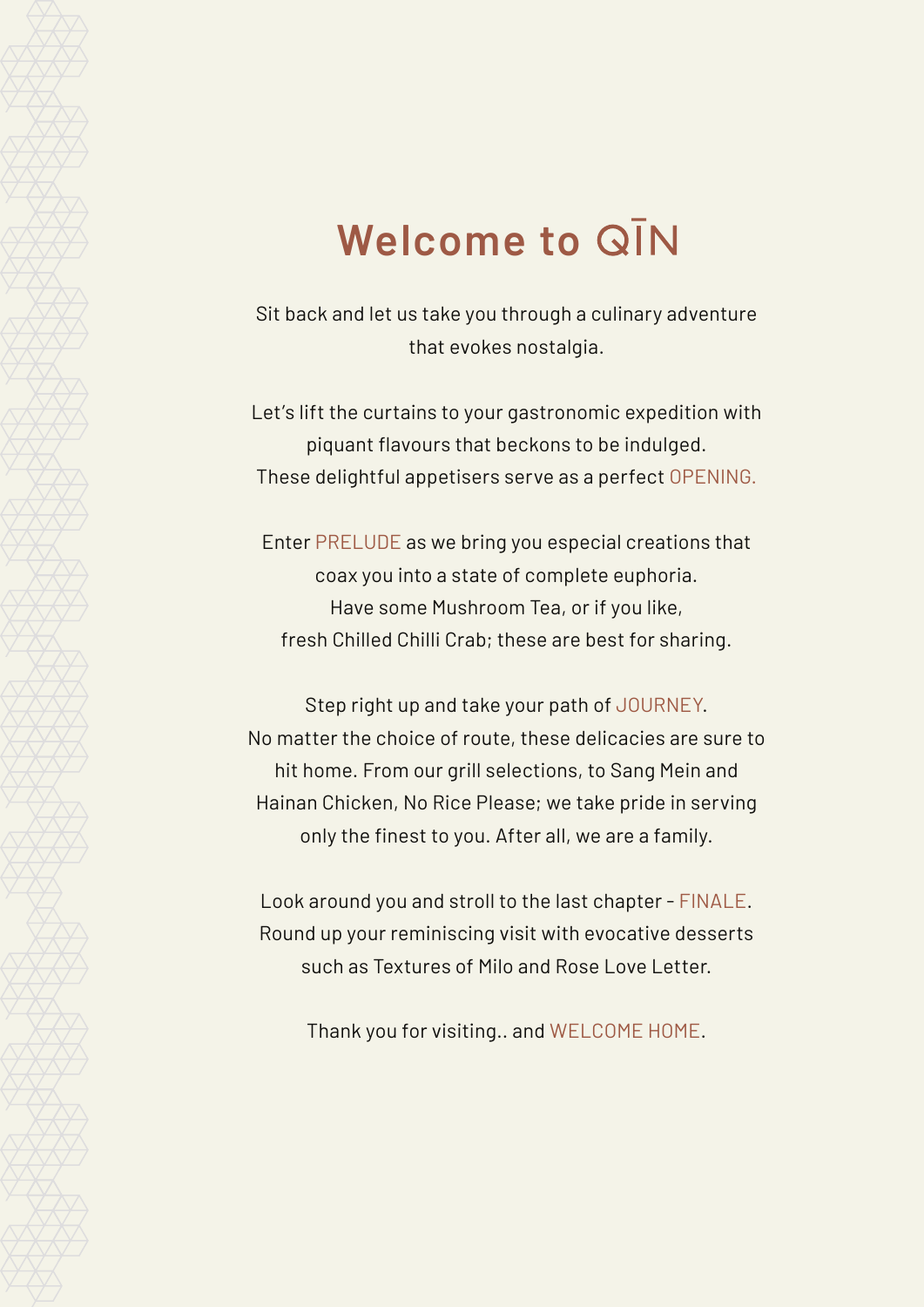# **THE FLIGHT OF Q Ī N**

### **CHILLED CHILLI CRAB**

*Pomelo, Avocado, Herbs, Crostini*

### **PORK TEA JELLY**

*Pepper Pork Broth Jelly, Romaine Lettuce, Spicy Citrus Dip*

### **MUSHROOM TEA**

*Seasonal Mushroom, Free-range Egg Custard (Perfect for 2)*

#### **TEOCHEW JADE**

*Sustainably-farmed Jade Perch, Salted Ume, Seasonal Peas, Tomato Broth, Chlorophyll, Natural Collagen Broth*

### **HAINAN CHICKEN, NO RICE PLEASE**

*Free-range Organic Chicken, Chicken Chips, Barley Grain Ball, Garlic Chilli Aioli, Split Shoyu Jus*

*Or*

#### **GRILL**

*Margaret River 100% Angus Short Rib grilled over binchōtan. Accompanied with Spicy Peanut Espuma and Sambal Matah (Add \$30++ for this selection that's perfect for 2)*

#### **TEXTURES OF MILO**

*Crispy, Soft, Dinosaur, Creamy, Crunchy, Surprise, Roar*

## **\$110++ per person (minimum 2 persons)**

*Gross bills will be subjected to 10% service charge and 7% GST. Menus and prices are subject to changes without prior notice.*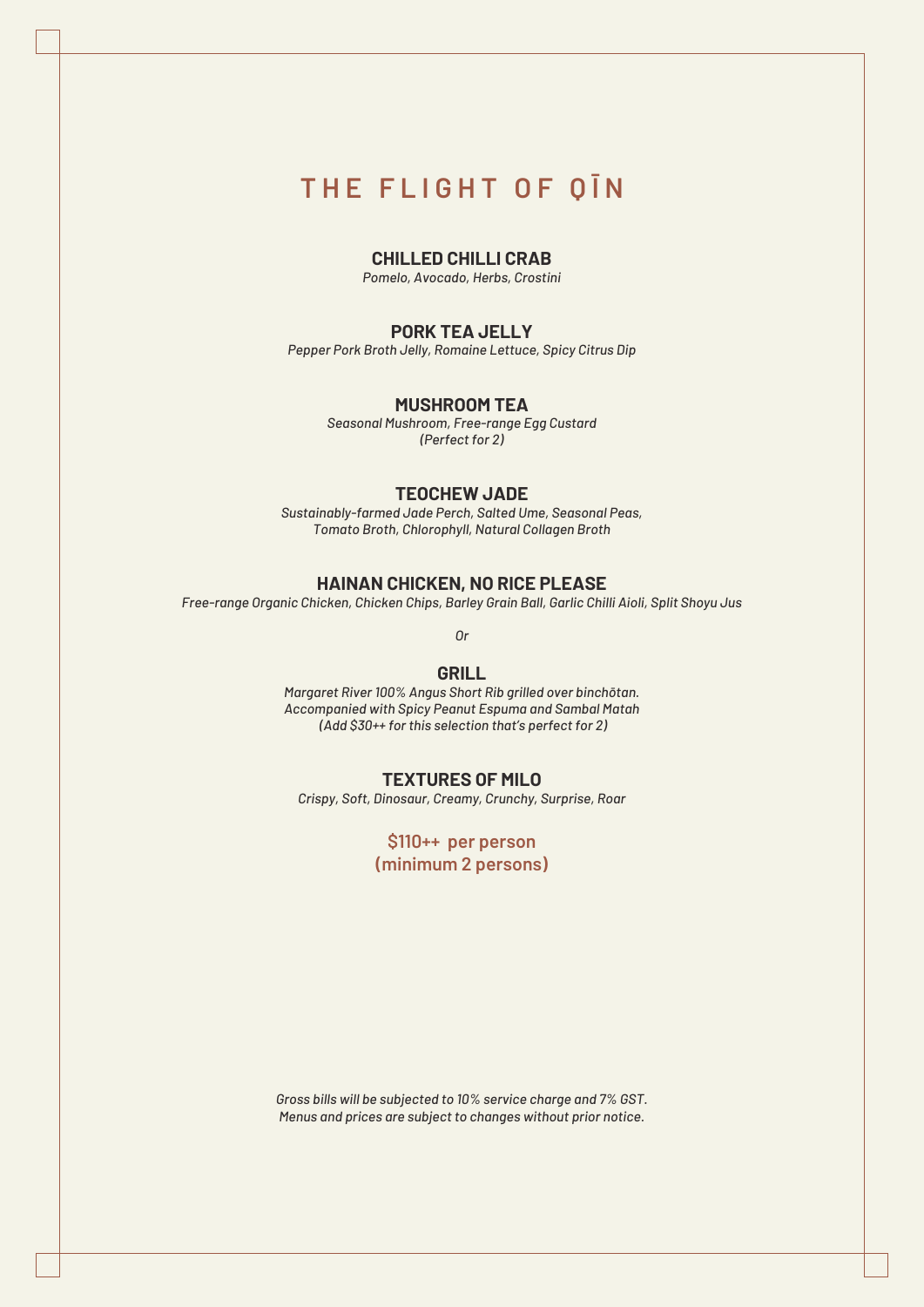# **OPENING** 初

#### **CIRCA 1200, INDONESIA**

| CIRCA 1200, INDONESIA                                       |    | CIRCA 1920, JAPAN                          |  |  |
|-------------------------------------------------------------|----|--------------------------------------------|--|--|
| <b>BELINJAU</b>                                             | 8  | <b>CURRYAGE</b>                            |  |  |
| Crisp Bittersweet Nut Crackers, Asian Salsa,<br>Local Herbs |    | Chicken Karrage, QIN's Curry Spice         |  |  |
|                                                             |    | CIRCA 1970, SINGAPORE                      |  |  |
| CIRCA 1700, ENGLAND                                         |    | <b>HAR CHEONG STYLE</b>                    |  |  |
| <b>OIN'S CHIPS</b>                                          | 10 | <b>Fried Fermented Prawn-paste</b>         |  |  |
| Garlic Chilli Aioli                                         |    | <b>Chicken Wing. Served with Calamansi</b> |  |  |
| <b>CHOICE OF</b><br>$(1)$ Kosong $(2)$<br>'Mala'            |    |                                            |  |  |
|                                                             |    | CIRCA 300, CHINA                           |  |  |
| CIRCA 1789, MEXICO                                          |    | <b>LAPCHEONG POTATO</b>                    |  |  |
| <b>CHICHARRONES</b>                                         | 15 | Potato and Chinese Sausage                 |  |  |
| Firecracker Sichuan Spice                                   |    | <b>Casserole with Scallions</b>            |  |  |
| CIRCA 1900, INDIA                                           |    |                                            |  |  |
| <b>THUNDERCLAP ROTI PRATA</b>                               |    |                                            |  |  |
| CHOICE OF<br><b>Black Garlic Emulsion</b><br>(1)            | 10 |                                            |  |  |
| Truffle, Eggs Mimosa<br>(2)                                 | 12 |                                            |  |  |

# **PRELUDE** 序

|                               | CIRCA 1700, JAPAN                                          |                   |
|-------------------------------|------------------------------------------------------------|-------------------|
|                               | <b>SIPHON MUSHROOM TEA</b>                                 | 58                |
|                               | Seasonal Mushroom, Free-range Egg Custard                  |                   |
|                               | Good for 2-4 persons                                       |                   |
|                               | CIRCA 1081, CHINA                                          |                   |
|                               | <b>'DONGPO' PORK</b>                                       | 18                |
|                               | Lotus Leaf Bun, 48-hour Slow Braised Pork Belly, Lettuce   |                   |
|                               | CIRCA 1850, CHINA                                          |                   |
|                               | <b>PORK TEA JELLY</b>                                      | 18                |
|                               | Pepper Pork Broth Jelly, Romaine Lettuce, Spicy Citrus Dip |                   |
|                               | CIRCA 2000, CANADA                                         |                   |
| $\langle \mathsf{VG} \rangle$ | <b>OIN'S SLAW</b>                                          | $22 \overline{)}$ |
|                               | Fresh Greens, Peanuts, Citrus, Torch Ginger Plum Dressing  |                   |
|                               | CIRCA 1812, FRANCE                                         |                   |
|                               | <b>BUTTERNUT PUMPKIN SOUP</b>                              | 18                |
|                               | Maple-glazed Pumpkin, Pine Nuts, Curry Oil                 |                   |
|                               | CIRCA 1956, SINGAPORE                                      |                   |
|                               | <b>CHILLED CHILLI CRAB</b>                                 | 25                |
|                               | Pomelo, Avocado, Herbs, Crostini                           |                   |

**8**

**9**

**8**